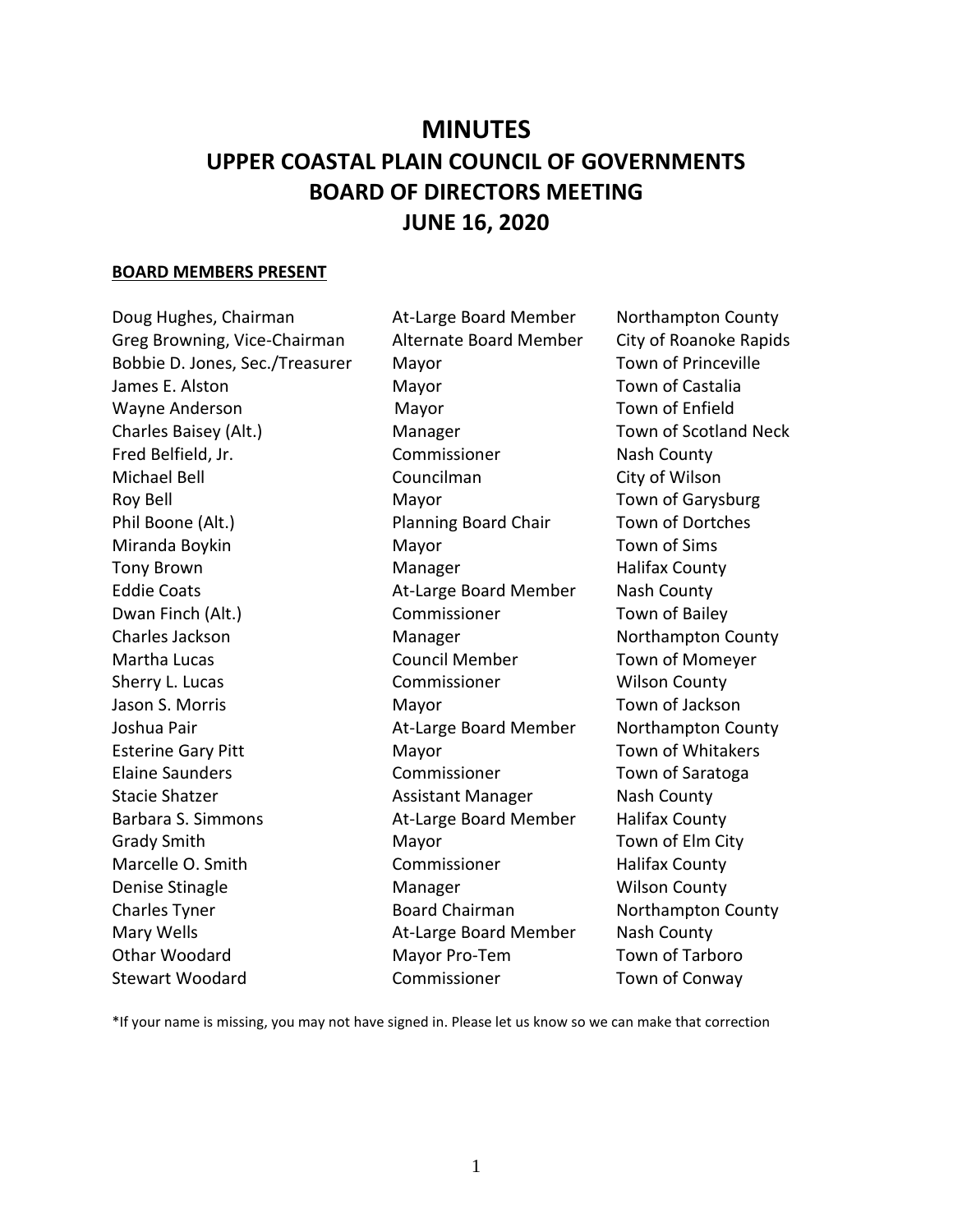# **MEMBERS PRESENT BY PROXY**

| Alice P. Delbridge              | Mayor                        | Town of Gaston               |
|---------------------------------|------------------------------|------------------------------|
|                                 |                              |                              |
| <b>GUESTS</b>                   |                              |                              |
| Rhonda Payne                    | Mayor Pro-Tem                | Town of Sims                 |
| <b>MEMBERS NOT PRESENT</b>      |                              |                              |
| <b>Randy Beale</b>              | Mayor                        | Town of Woodland             |
| Eddie Braxton (Alt. attended)   | Mayor                        | <b>Town of Scotland Neck</b> |
| Brenda Brown (Alt. attended)    | Mayor                        | <b>Town of Nashville</b>     |
| Kirby Brown (Alt. attended)     | Mayor                        | Town of Dortches             |
| Stevie L. Cox                   | Administrator                | Town of Sharpsburg           |
| Samuel R. Davis                 | <b>At-Large Board Member</b> | <b>Edgecombe County</b>      |
| <b>Eric Evans</b>               | Manager                      | <b>Edgecombe County</b>      |
| Carl Ferebee (Alt. attended)    | <b>Council Member</b>        | City of Roanoke Rapids       |
| <b>Stevie Flythe</b>            | Commissioner                 | Town of Lasker               |
| <b>Norlan Graves</b>            | At-Large Board member        | <b>Halifax County</b>        |
| <b>Reginald Harris</b>          | At-Large Board Member        | <b>Wilson County</b>         |
| <b>Wilbert Harrison</b>         | Mayor                        | Town of Speed                |
| Jeff Johnson                    | Mayor                        | Town of Lucama               |
| Mike Keel                       | Mayor                        | <b>Town of Macclesfield</b>  |
| Andre Knight                    | <b>Council Member</b>        | City of Rocky Mount          |
| Geraldine Langford              | Mayor                        | Town of Seaboard             |
| <b>Marshall Lassiter</b>        | Manager                      | Town of Severn               |
| Luther H. Lewis, Jr.            | Mayor                        | Town of Middlesex            |
| <b>Brenda Lucas</b>             | Commissioner                 | Town of Spring Hope          |
| Julia Meacham                   | Mayor                        | Town of Weldon               |
| Florence W. Pender              | Mayor Pro-Tem                | Town of Pinetops             |
| Jesse Petteway                  | Commissioner                 | Town of Conetoe              |
| <b>Coley Rhodes</b>             | Mayor                        | Town of Stantonsburg         |
| Thomas Richards (Alt. attended) | Mayor                        | Town of Bailey               |
| Owen Scott                      | Mayor                        | Town of Littleton            |
| <b>Tracy Shearin</b>            | Administrator/Clerk          | Town of Red Oak              |
| Mack Smith                      | Mayor                        | Town of Black Creek          |
| <b>Robert Sykes</b>             | Commissioner                 | Town of Hobgood              |
| Ralph Webb                      | Commissioner                 | <b>Edgecombe County</b>      |
|                                 |                              |                              |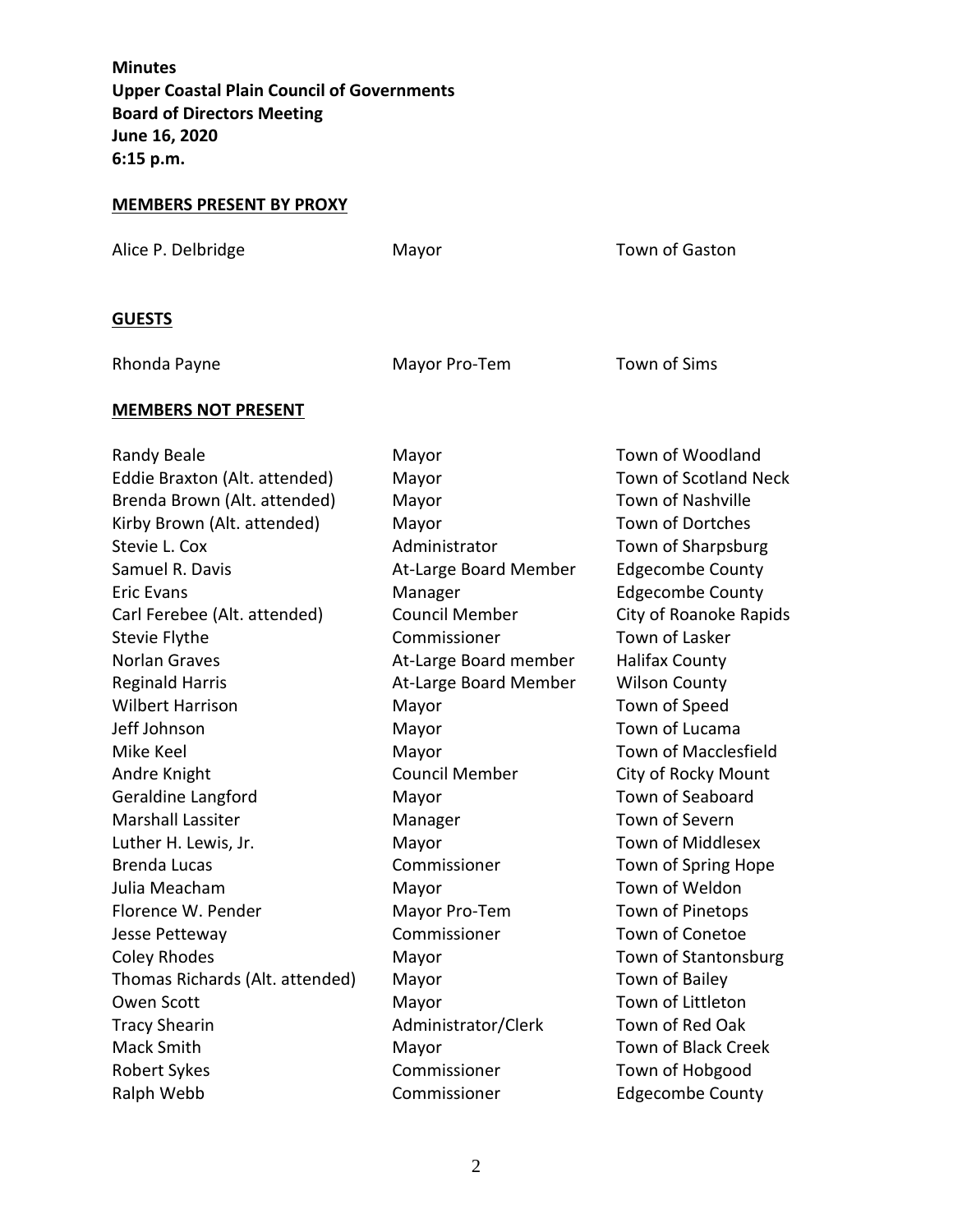| John L. White  | Mavor                 | Town of Halifax      |
|----------------|-----------------------|----------------------|
| Reginald White | Mavor                 | Town of Rich Square  |
| Tim Wiggs      | At-Large Board Member | <b>Wilson County</b> |

#### **STAFF**

| Robert Hiett            | <b>Executive Director</b>                        |
|-------------------------|--------------------------------------------------|
| <b>Michael Williams</b> | Workforce Development Program Director           |
| Mary Marlin             | Area Agency on Aging Program Director            |
| Ron Townley             | Planning & Development Services Program Director |
| Mark Hill               | <b>Finance Director</b>                          |
| Kelly Skinner           | Executive Assistant/Clerk to the Board           |
| Ben Farmer              | <b>PDS Planner</b>                               |
|                         |                                                  |

#### **CALL TO ORDER**

Chairman Hughes called the virtual meeting of the Upper Coastal Plain Council of Governments Board of Directors to order at 6:16 p.m. He welcomed all in attendance and introduced special guests. Roll was called and attendance was duly noted.

Chairman Hughes called for a Motion to close the meeting and open a Public Hearing. Bobbie Jones made the Motion which was seconded by Greg Browning. All in favor included: Doug Hughes, Greg Browning, Bobbie Jones, James Alston, Wayne Anderson, Charles Baisey, Fred Belfield, Jr., Michael Bell, Roy Bell, Phil Boone, Miranda Boykin, Tony Brown, Eddie Coats, Dwan Finch, Charles Jackson, Martha Lucas, Sherry Lucas, Jason Morris, Joshua Pair, Esterine Gary Pitt, Stacie Shatzer, Barbara Simmons, Grady Smith, Marcelle Smith, Denise Stinagle, Charles Tyner, Mary Wells, Othar Woodard, and Stewart Woodard. There were none opposed. The meeting was closed.

#### **PUBLIC HEARING**

Chairman Hughes opened the public hearing and called for comments from the general public regarding the Fiscal Year 2020-2021 Budget Ordinance. There being no comments, Chairman Hughes called for a motion to close the public hearing; the motion was made by Bobbie Jones and seconded by Greg Browning. Affirmative votes included: Doug Hughes, Greg Browning, Bobbie Jones, James Alston, Wayne Anderson, Charles Baisey, Fred Belfield, Jr., Michael Bell, Roy Bell, Phil Boone, Miranda Boykin, Tony Brown, Eddie Coats, Dwan Finch, Charles Jackson,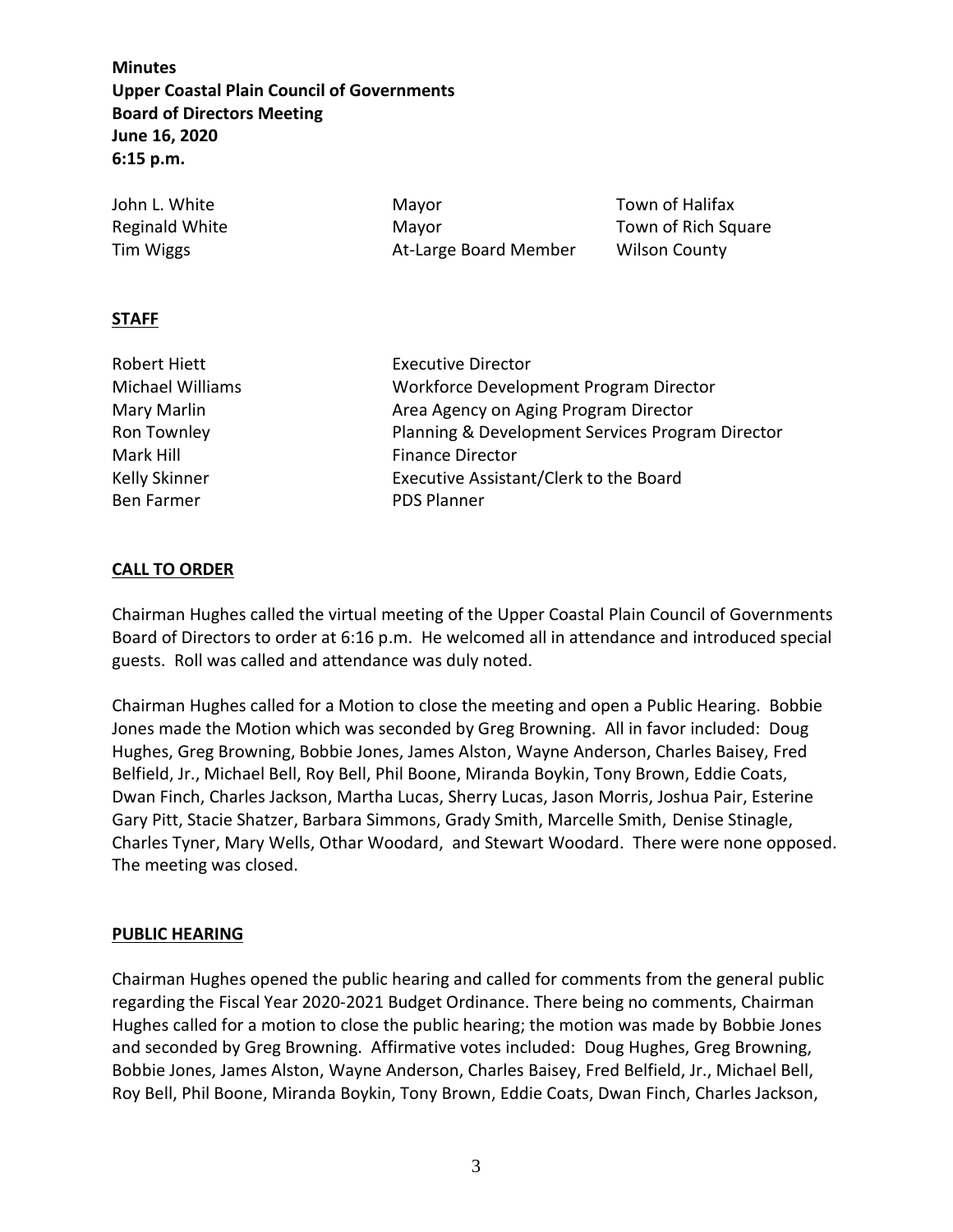Martha Lucas, Sherry Lucas, Jason Morris, Joshua Pair, Esterine Gary Pitt, Stacie Shatzer, Barbara Simmons, Grady Smith, Marcelle Smith, Denise Stinagle, Charles Tyner, Mary Wells, Othar Woodard, and Stewart Woodard. There were none opposed. The Motion carried and the public hearing was closed.

# **APPROVAL OF MINUTES**

Chairman Hughes called for a Motion to approve the minutes of the January 21, 2020, meeting. A Motion was made by Bobbie Jones and seconded by Eddie Coats. All in favor included: Doug Hughes, Greg Browning, Bobbie Jones, James Alston, Wayne Anderson, Charles Baisey, Fred Belfield, Jr., Michael Bell, Roy Bell, Phil Boone, Miranda Boykin, Tony Brown, Eddie Coats, Dwan Finch, Charles Jackson, Martha Lucas, Sherry Lucas, Jason Morris, Joshua Pair, Esterine Gary Pitt, Stacie Shatzer, Barbara Simmons, Grady Smith, Marcelle Smith, Denise Stinagle, Charles Tyner, Mary Wells, Othar Woodard, and Stewart Woodard. There were none opposed. The Motion carried and the minutes were approved.

# **ADOPTION OF FISCAL YEAR 2020 – 2021 BUDGET**

Mark Hill, Finance Director, referred the Board to the Action Item on Page 9 of the Agenda Packet and gave a brief summary of the budget. Chairman Hughes called for questions from the floor. There being none, he called for a Motion to approve the budget as written. Bobbie Jones made a Motion and Charles Tyner seconded the Motion. Affirmative votes included: Doug Hughes, Greg Browning, Bobbie Jones, James Alston, Wayne Anderson, Charles Baisey, Fred Belfield, Jr., Michael Bell, Roy Bell, Phil Boone, Miranda Boykin, Tony Brown, Eddie Coats, Dwan Finch, Charles Jackson, Martha Lucas, Sherry Lucas, Jason Morris, Joshua Pair, Esterine Gary Pitt, Stacie Shatzer, Barbara Simmons, Grady Smith, Marcelle Smith, Denise Stinagle, Charles Tyner, Mary Wells, Othar Woodard, and Stewart Woodard. There were no opposing votes and the Motion carried. The budget was adopted.

## **CONSENT AGENDA ITEMS**

Chairman Hughes asked if anyone had any items that they would like to have removed from the Consent Agenda items that have previously been approved by the Executive Committee. There being none, Chairman Hughes called for a Motion to approve all items on the Consent Agenda. A Motion was made by Mr. Greg Browning and was seconded by Mr. Marcelle Smith. Those in favor included: Doug Hughes, Greg Browning, Bobbie Jones, James Alston, Wayne Anderson, Charles Baisey, Fred Belfield, Jr., Michael Bell, Roy Bell, Phil Boone, Miranda Boykin, Tony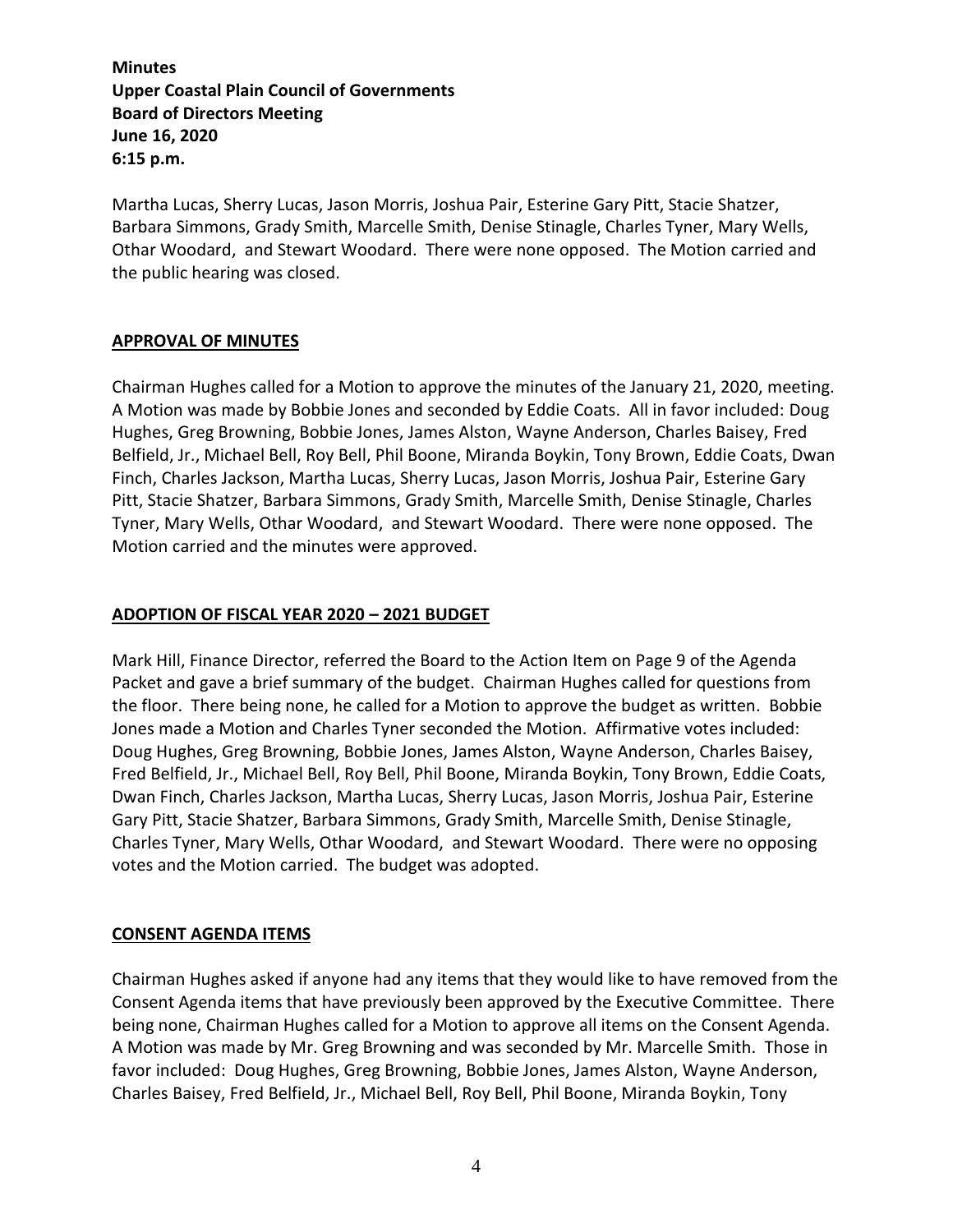Brown, Eddie Coats, Dwan Finch, Charles Jackson, Martha Lucas, Sherry Lucas, Jason Morris, Joshua Pair, Esterine Gary Pitt, Stacie Shatzer, Barbara Simmons, Grady Smith, Marcelle Smith, Denise Stinagle, Charles Tyner, Mary Wells, Othar Woodard, and Stewart Woodard. There were none opposed. The Motion carried and the Consent Agenda items were approved.

## **ITEMS FOR ACTION**

# *Opioid Grant Acceptance – Mr. Robert Hiett, Executive Director:*

Mr. Hiett referred the Board to the Action Item on Page 49 of the Agenda Packet. He briefly explained that in the HRSA Implementation grant, UCPCOG will serve as a liaison between the region's employers, workforce board and county commissioners to address the needs of individuals with SUD/OUD seeking employment opportunities. He further explained that, if awarded, the UCPCOG will hire and supervise a case manager/opioid navigator and also participate in the development and coordination of recovery related services. UCPCOG will commit to this role from September of 2020 through September of 2023. The grant amount would be \$140,000.

Chairman Hughes called for questions from the floor. After several questions and a brief discussion, Chairman Hughes called for a Motion to accept the grant if awarded. A Motion was made by Tony Brown and seconded by Jason Morris. Affirmative votes included: Doug Hughes, Greg Browning, Bobbie Jones, James Alston, Wayne Anderson, Charles Baisey, Fred Belfield, Jr., Michael Bell, Roy Bell, Phil Boone, Miranda Boykin, Tony Brown, Eddie Coats, Dwan Finch, Charles Jackson, Martha Lucas, Sherry Lucas, Jason Morris, Joshua Pair, Esterine Gary Pitt, Stacie Shatzer, Barbara Simmons, Grady Smith, Marcelle Smith, Denise Stinagle, Charles Tyner, Mary Wells, Othar Woodard, and Stewart Woodard. There were none opposed. The Motion carried.

## *EDA Grant Acceptance – Ron Townley, PDS Director:*

Mr. Townley referred to the Action Item located on Page 57 of the Agenda Packet. He further explained that since releasing CARES Act Recovery Assistance Notice of Funding Opportunity, EDA has invited high-performing Economic Development Districts to apply for 24 months of non-competitive supplemental funding to conduct assessments to fortify programs to assist communities in responding to the pandemic. The COG application letter was submitted before the deadline and is expected to be approved. The UCPCOG requested \$400,000 in funds with no match requirement. Board approval is needed to accept the award, if offered.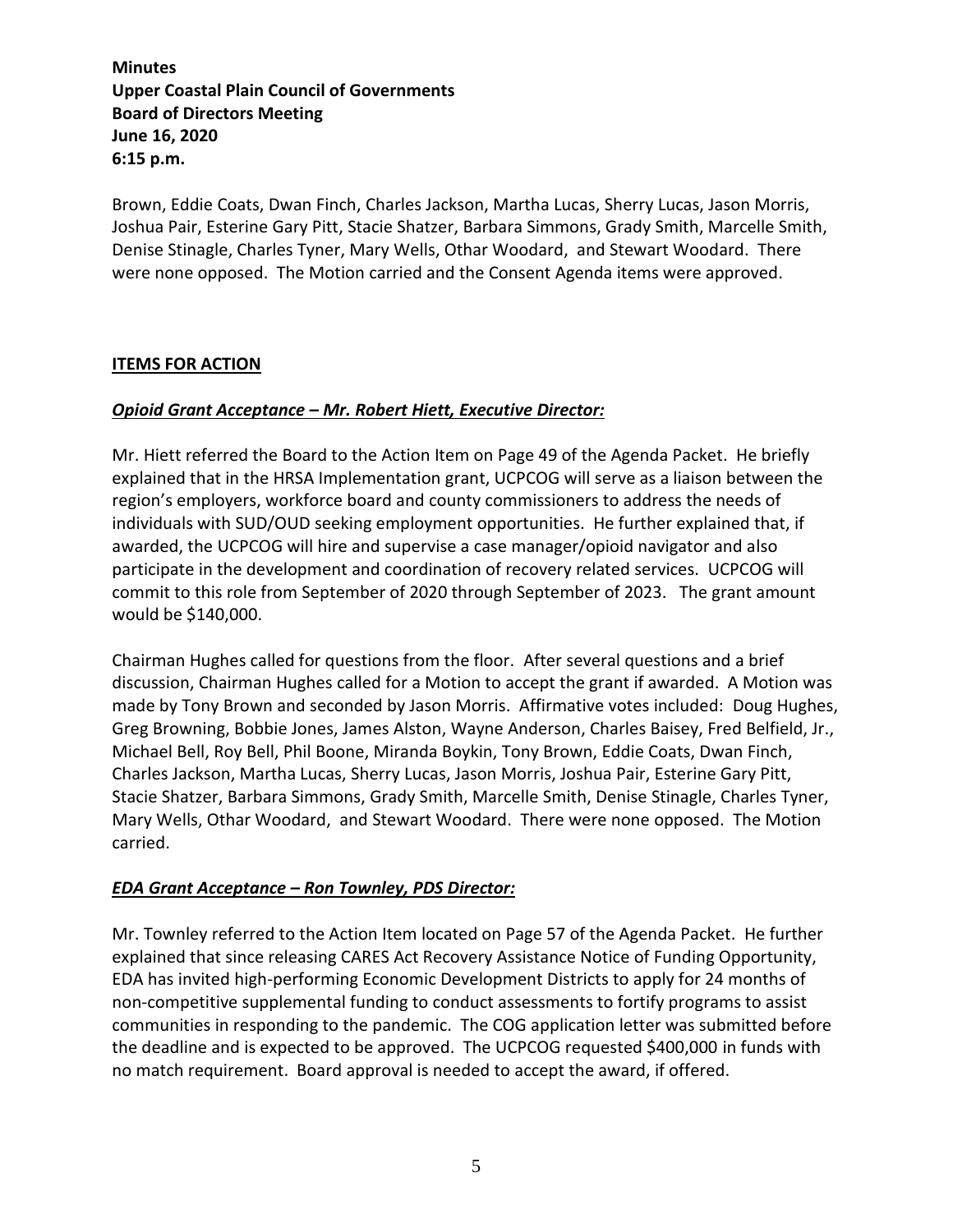Chairman Hughes asked for questions from the floor. There being none, he called for a Motion to accept the grant, if awarded. Mr. Greg Browning made a Motion and Mr. Bobbie Jones seconded. All in favor were as follows: Doug Hughes, Greg Browning, Bobbie Jones, James Alston, Wayne Anderson, Charles Baisey, Fred Belfield, Jr., Michael Bell, Roy Bell, Phil Boone, Miranda Boykin, Tony Brown, Eddie Coats, Dwan Finch, Charles Jackson, Martha Lucas, Sherry Lucas, Jason Morris, Joshua Pair, Esterine Gary Pitt, Stacie Shatzer, Barbara Simmons, Grady Smith, Marcelle Smith, Denise Stinagle, Charles Tyner, Mary Wells, Othar Woodard, and Stewart Woodard. There were none opposed. The Motion carried.

# *Annual Program of Work – Mr. Robert Hiett – Executive Director***:**

Mr. Hiett referred the Board to the Action Item located on Page 58 of the Agenda Packet. He covered the FY2020 Accomplishment Highlights and commended his Department Directors and staff for a good year. He stated that last year every \$1 in membership dues generated an additional \$115 in state or federal funds for the region. Chairman Hughes asked the Board if any members would like for any Department in particular to give more details on their Program of Work other than what was included in the Board Packet. There were no questions or discussion.

Chairman Hughes called for a Motion to approve the Program of Work as presented. A Motion was made by Esterine Pitt and seconded by Stacy Shatzer. Affirmative votes included: Doug Hughes, Greg Browning, Bobbie Jones, James Alston, Wayne Anderson, Charles Baisey, Fred Belfield, Jr., Michael Bell, Roy Bell, Phil Boone, Miranda Boykin, Tony Brown, Eddie Coats, Dwan Finch, Charles Jackson, Martha Lucas, Sherry Lucas, Jason Morris, Joshua Pair, Esterine Gary Pitt, Stacie Shatzer, Barbara Simmons, Grady Smith, Marcelle Smith, Denise Stinagle, Charles Tyner, Mary Wells, Othar Woodard, and Stewart Woodard. There were none opposed. The Motion carried and the Program of Work was approved.

## **CHAIRMAN'S REPORT**

Chairman Hughes highlighted some of the accomplishments in the two years that he served as Chairman which included a Mission and Vision Statement. He thanked the steering committee for their work on this project and thanked the Board for their approval. He also stated that the Bylaws had been updated for the first time since 2007 and commented on the improvements with the Board member participation and the general direction of the COG. He thanked the Board for their support during his tenure as Chairman.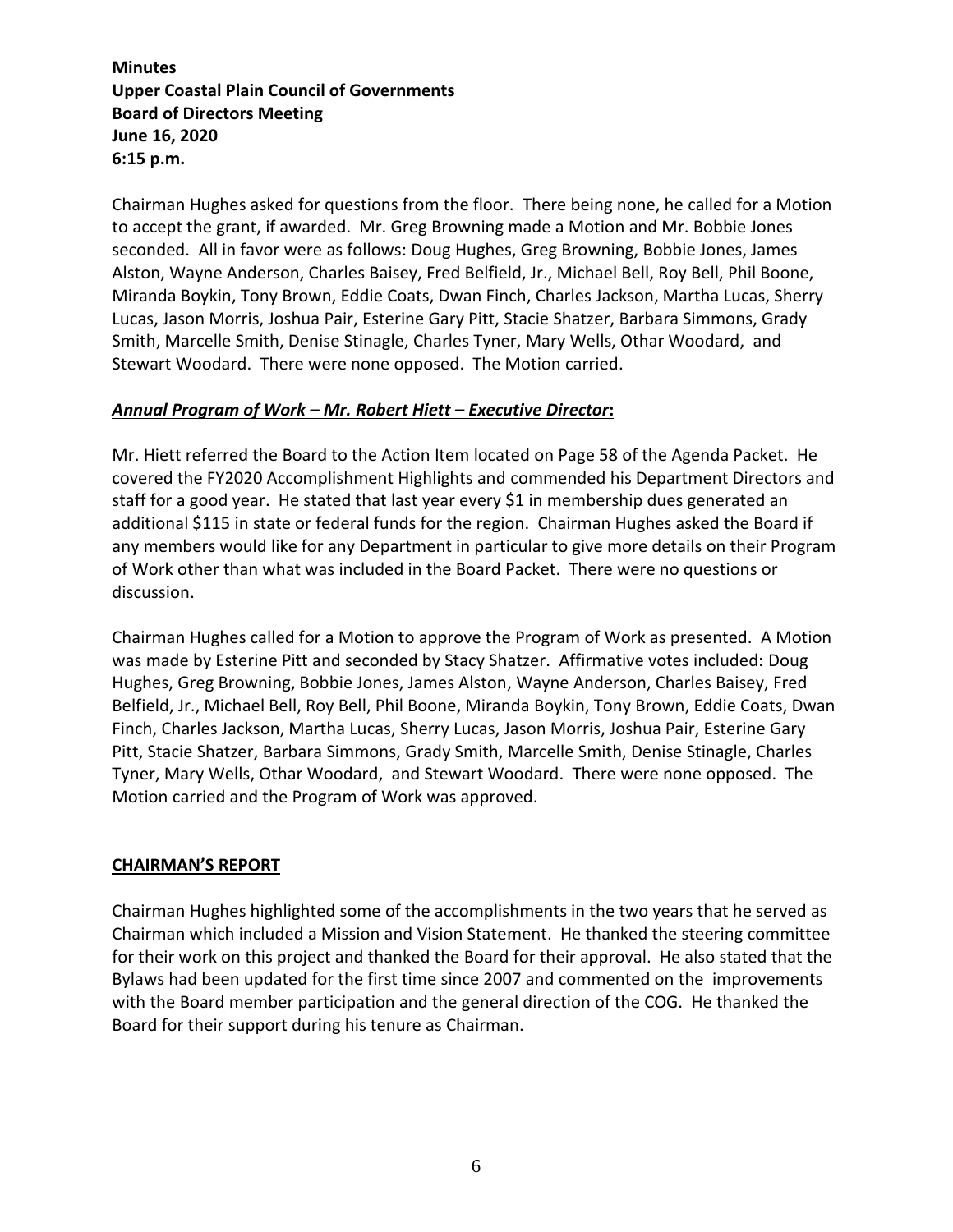#### **NOMINATING COMMITTEE REPORT**

Denise Stinagle, Chair of the Nominating Committee, reported that the Committee makes the following recommendations for Board officers for the upcoming year:

Mr. Greg Browning, Board Chairman Mr. Bobbie Jones, Board Vice-Chairman Ms. Miranda Boykin, Secretary/Treasurer

Chairman Hughes asked if there were any other nominations. There being none, he then asked for a Motion to close nominations. Esterine Pitt made a motion which was seconded by Sherry Lucas. All those in favor included: Doug Hughes, Greg Browning, Bobbie Jones, James Alston, Wayne Anderson, Charles Baisey, Fred Belfield, Jr., Michael Bell, Roy Bell, Phil Boone, Miranda Boykin, Tony Brown, Eddie Coats, Dwan Finch, Charles Jackson, Martha Lucas, Sherry Lucas, Jason Morris, Joshua Pair, Esterine Gary Pitt, Stacie Shatzer, Barbara Simmons, Grady Smith, Marcelle Smith, Denise Stinagle, Charles Tyner, Mary Wells, Othar Woodard, and Stewart Woodard. There were none opposed. The Motion carried.

Chairman Hughes then called for a Motion to elect the officers as nominated. Esterine Pitt made a motion and Othar Woodard seconded. Affirmative votes included: Doug Hughes, Greg Browning, Bobbie Jones, James Alston, Wayne Anderson, Charles Baisey, Fred Belfield, Jr., Michael Bell, Roy Bell, Phil Boone, Miranda Boykin, Tony Brown, Eddie Coats, Dwan Finch, Charles Jackson, Martha Lucas, Sherry Lucas, Jason Morris, Joshua Pair, Esterine Gary Pitt, Stacie Shatzer, Barbara Simmons, Grady Smith, Marcelle Smith, Denise Stinagle, Charles Tyner, Mary Wells, Othar Woodard, and Stewart Woodard. There being no opposing votes, the Motion carried and the new officers were elected.

## **EXECUTIVE DIRECTOR'S REPORT**

Mr. Hiett referred the Board to the Executive Director's report which was located on Page 94 in the Board Packet. He called special attention to the Unemployment Information on pages 95 and 96 in the Packet which highlights the specific industries affected by the COVID crises. He stated that we need to be certain that we are getting the help to the right places. He asked if there were any questions and there were none.